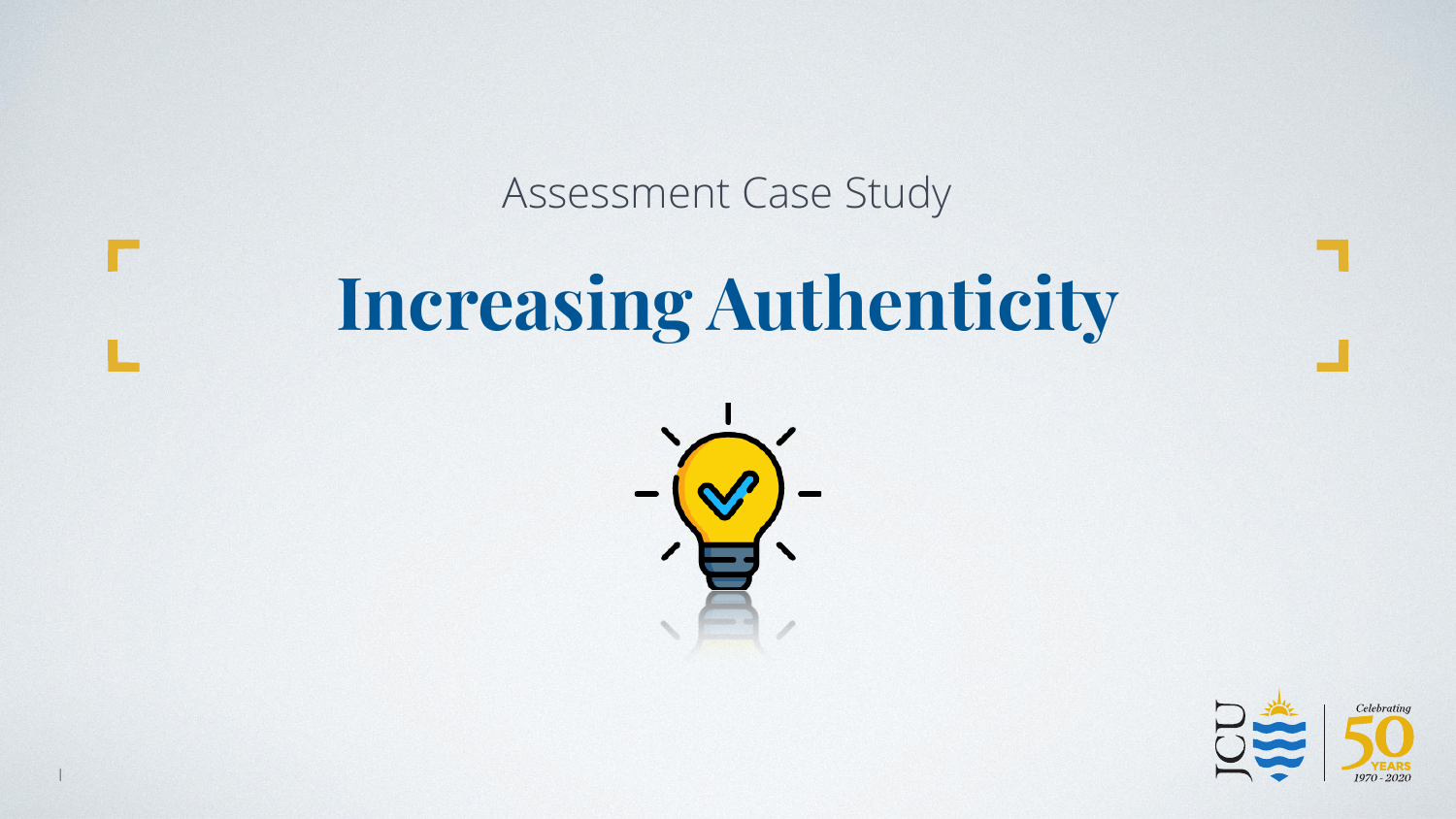## **Dr David Simcock** - Increasing the authenticity of assessment for fi rst-year nurses in a clinical subject.

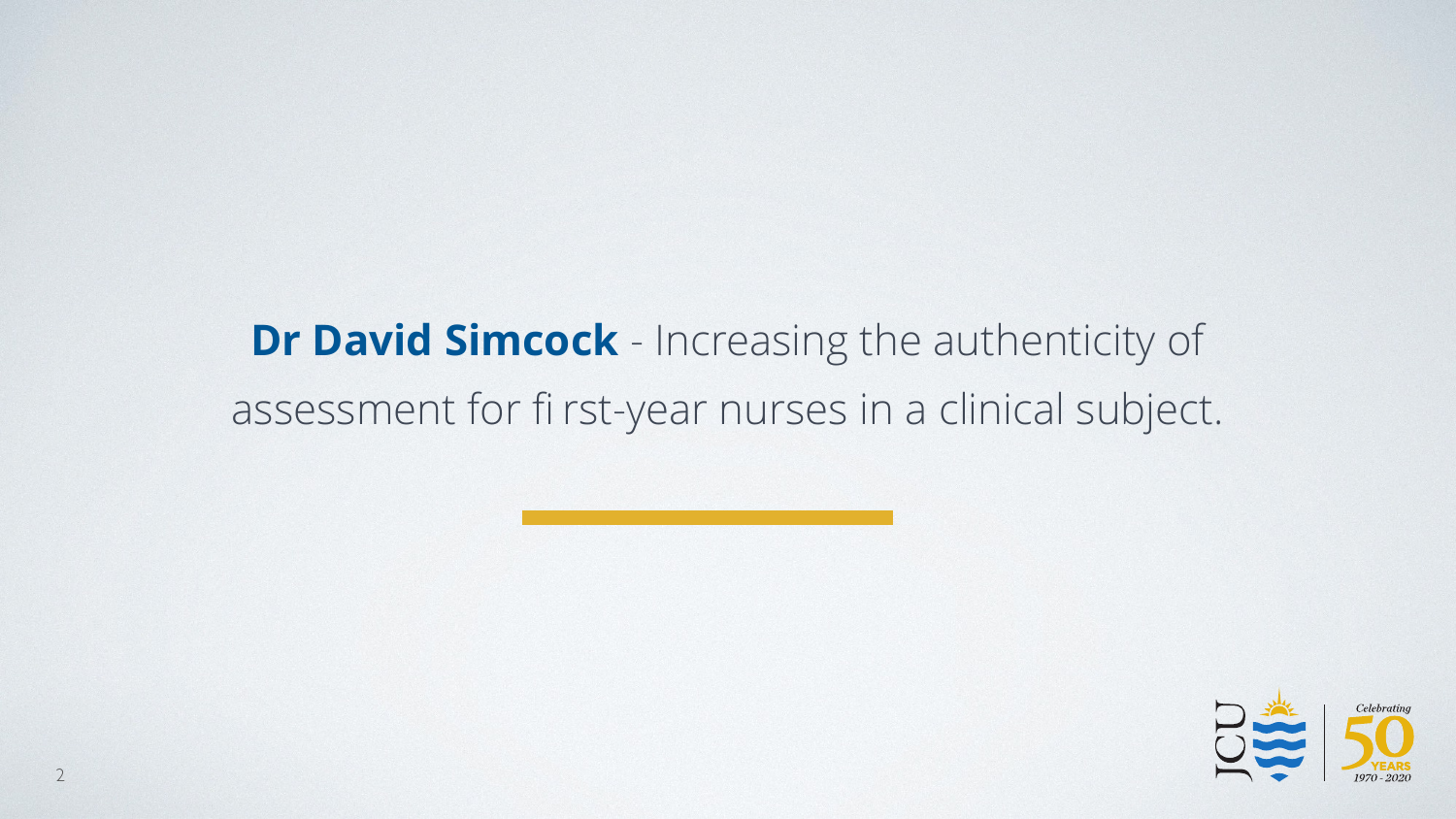#### **Overview**

In this JCU snapshot, we hear about an assessment task that is evolving toward becoming more **authentic** for nursing students. Initially, the coordinator was focused on helping students understand the basics of simple diseases related to physiological functions and to learn how to work in teams. The current assessment task that supports these goals has students working in small groups to create a 3-minute digital presentation (voice-over PowerPoint). However, the coordinator wants to give students the opportunity to apply their knowledge in more authentic situations, such as clinical handovers.

This snapshot describes the current subject and some of the ways the coordinator plans on making it more authentic and engaging for learners.

**Valid. Fair. Authentic. Continuous. Transparent. Varied Methods.**

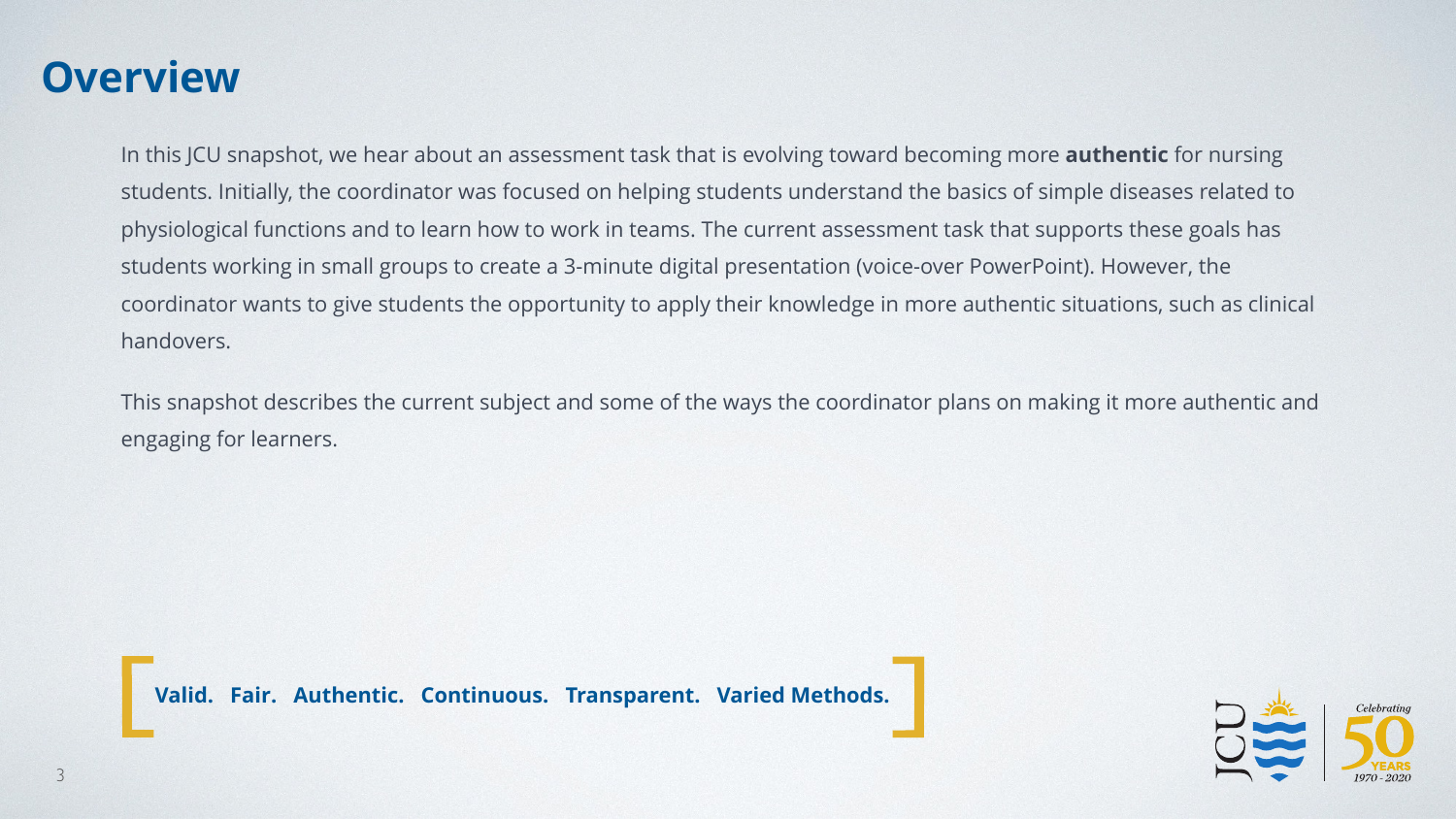#### **About this subject**

#### **BM1011 Physiological Systems & Processes**

**Internal & Mixed Mode (online with residential week) Townsville, Cairns, Mackay & Mt Isa Campus Co-ordinator Dr David Simcock Bachelor of Nursing Science, Diploma of Health** Assessment in the current subject includes a group project that focuses on the production of a multi-media presentation (voiceover PowerPoint).

This assessment task is designed to promote students' understanding of the basics of simple diseases related to physiological functions and to learn how to work in teams.

The subject outline provides scaffolding for students on how to work in teams and where they can access information and skills that can help with the development of the multimedia presentation.

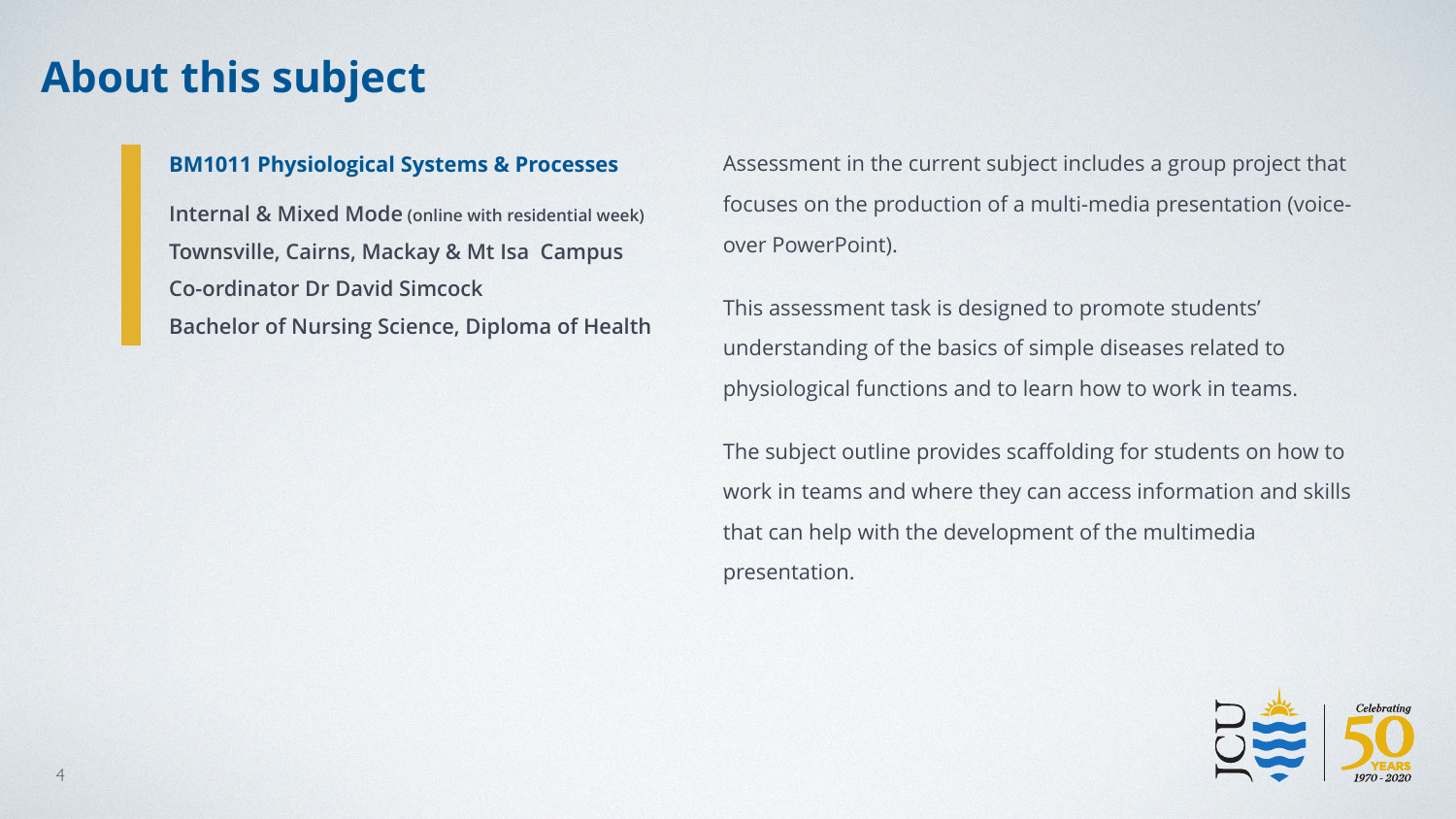#### **Learning outcomes**

Students who successfully complete this subject will be able to:



Explain the function of the cardiovascular, respiratory, renal, endocrine and reproductive systems in maintaining a regulated internal environment within the body.

Work effectively with group members to investigate the impacts of disease on the function of an organ system and communicate findings using appropriate scientific terminology.

Analyse scientific materials to understand the basis of body measurements and use these measurements to determine whether the body is functioning normally.

(Aligned to **NMBA Nursing Standards of Practice (2016) 5.1**)

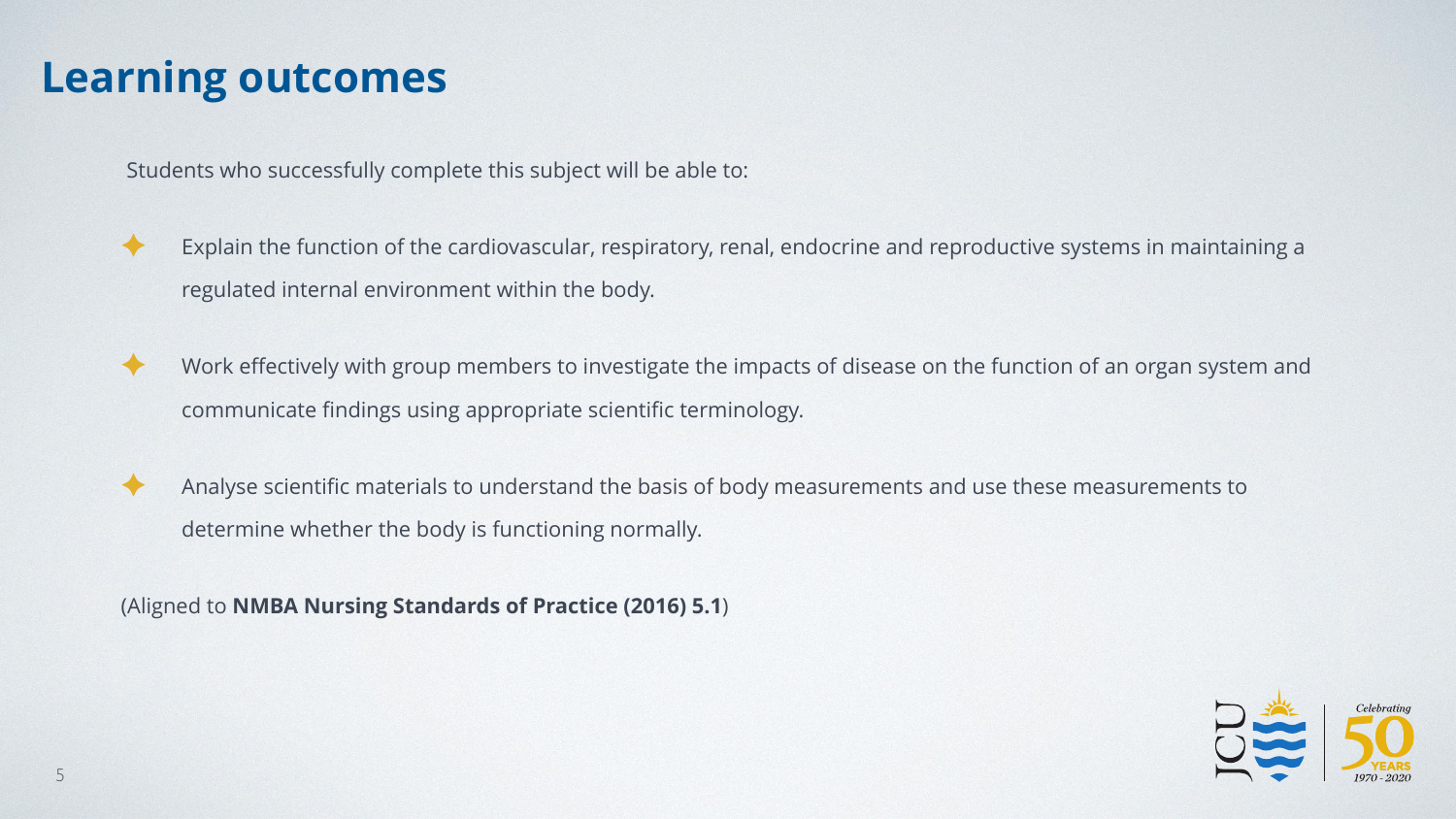#### **Assessment tasks**

#### **Group Presentation (20%)**

Students work together in groups of four to create a three-minute digital multimedia presentation (voice-over-PowerPoint) to demonstrate their understanding of physiological function of an organ system and the effects of a specific disease, disorder, drug or environmental factor on the function of this organ system. Students need to use appropriate scientific terminology.

Another aspect of the task is around helping students learn to work in teams. As part of this task, the group needs to:

- $\triangleleft$  actively discuss, establish and sign off on a code of conduct that is agreed upon by all group members
- set up a meeting schedule

develop a task completion plan and allocate roles and tasks to each group member.

Clear instructions are provided around the process that students need to follow. This starts with a research phase where students self-audit their knowledge and knowledge gaps and work out what they need to find out and learn. They also start to think about what resources they need to locate for their multimedia presentation (e.g. music, video etc.).

Next, students are encouraged to think about the design phase. Here they need to think about their audience and presenting in ways that will help them understand and engage with the content, they also need to decide on what computer program they will use and what they need to learn about using it.

As well as writing their script and designing their storyboard, students need to present their storyboard and ideas to their group members and academic staff either face-to-face or online before proceeding.

Finally, students need to produce, edit and upload their multimedia presentation.

Each group member needs to state their contribution to the overall development of the artefact in the presentation.

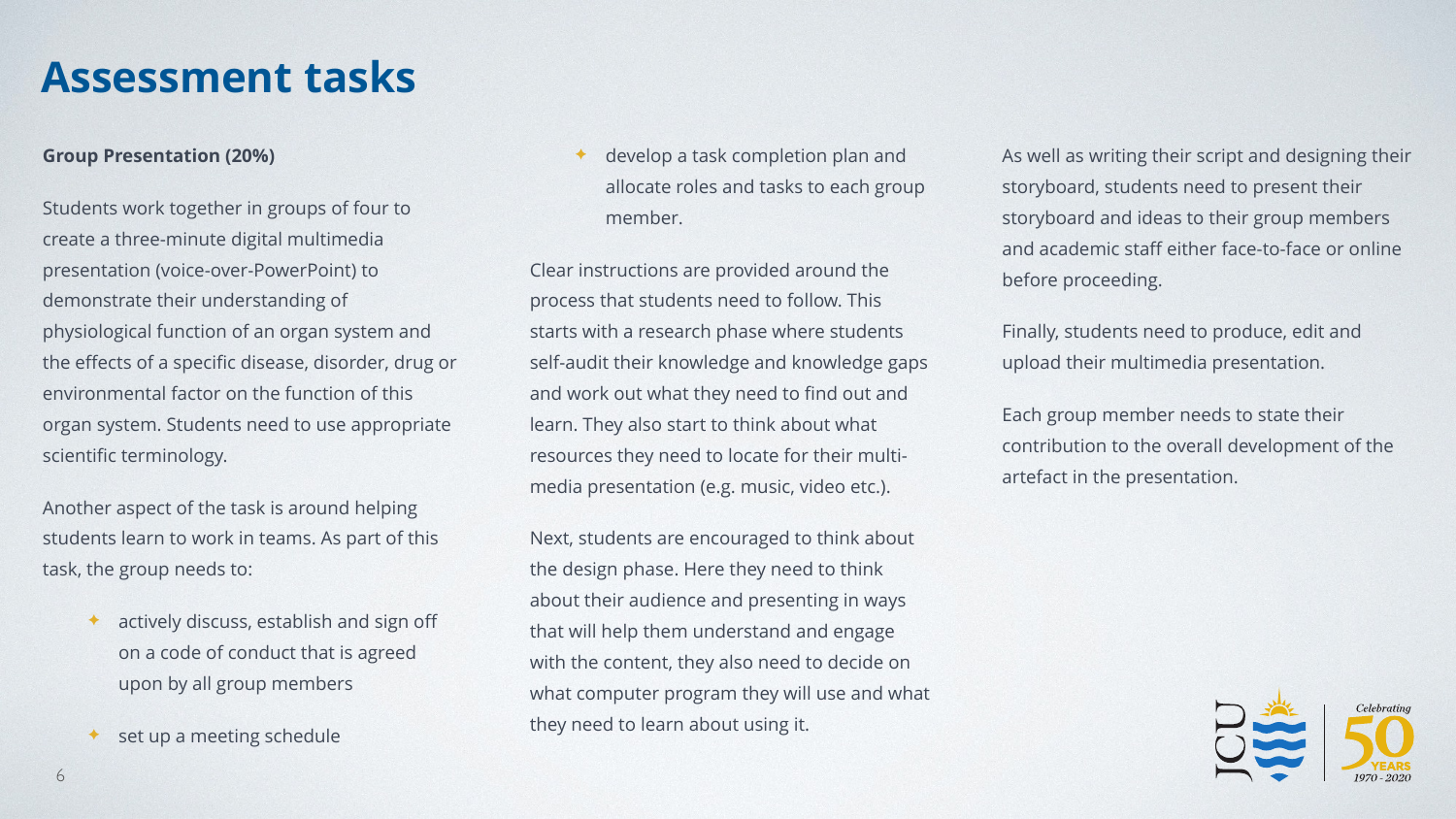## **Challenges**

- ✦ Nursing students need to understand *why* they need to know the basics of simple diseases related to physiological functions.
- ✦ Nursing students need to be able to explain concepts in lay terms that are understandable to patients, other nurses and nursing students.
- ✦ Nursing students need to be better equipped for their handover role. For example, presenting to another nurse or medical team at end of shift as part of the handover process.
- ✦ Nursing students need to learn to work in teams. How do we teach students to work within varying team dynamics? How do we ensure all students in the group participate and contribute to the task? How do we get them to manage team disputes?

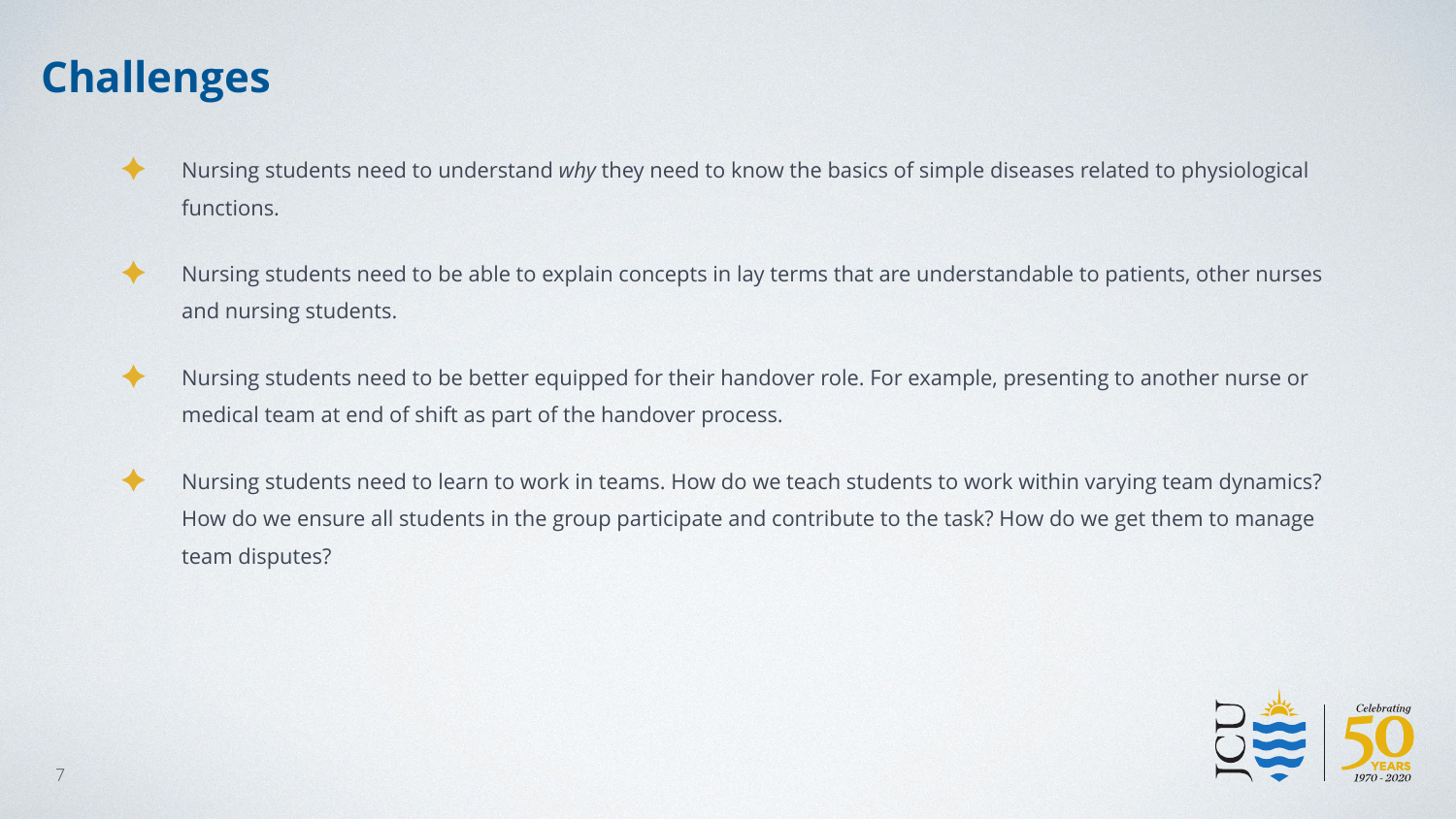## **Possibilities for future assessment tasks**

The coordinator is keen to bring more authenticity into the subject to better equip nurses to be able to articulate in a patient's vernacular. This is a fundamental skill that requires clear and concise use of language and professional communication skills. This kind of assessment task can also align well with the existing learning outcomes for the subject whilst bringing more meaning and authenticity for student nurses.

In the future, the coordinator is thinking about changing this task to a case study. Students would need to analyse the case, explain in plain English how the disease is affecting body function and present to others in a role play via mobile phone or virtual classroom. This would also allow for students to be assessed individually, as currently they all get the same mark.

Further to this, and with authentic assessment in mind, the coordinator would like to change case studies so they are more personalised and focussed on specific target audiences for patient-centred care (e.g. patients and families). This approach may make the assessment more meaningful for students.

Beyond this individual subject, the coordinator is considering the benefits of thinking about the course curriculum more holistically and developmentally in terms of 'growing' skills, knowledge and capabilities. For example, students learn to present clear clinical information in this subject, and in future subjects they are assessed on whether they are asking 'good questions' that allow them to systematically 'tease out' information to build a picture of what is happening with the patient and consequently, what needs to be done.

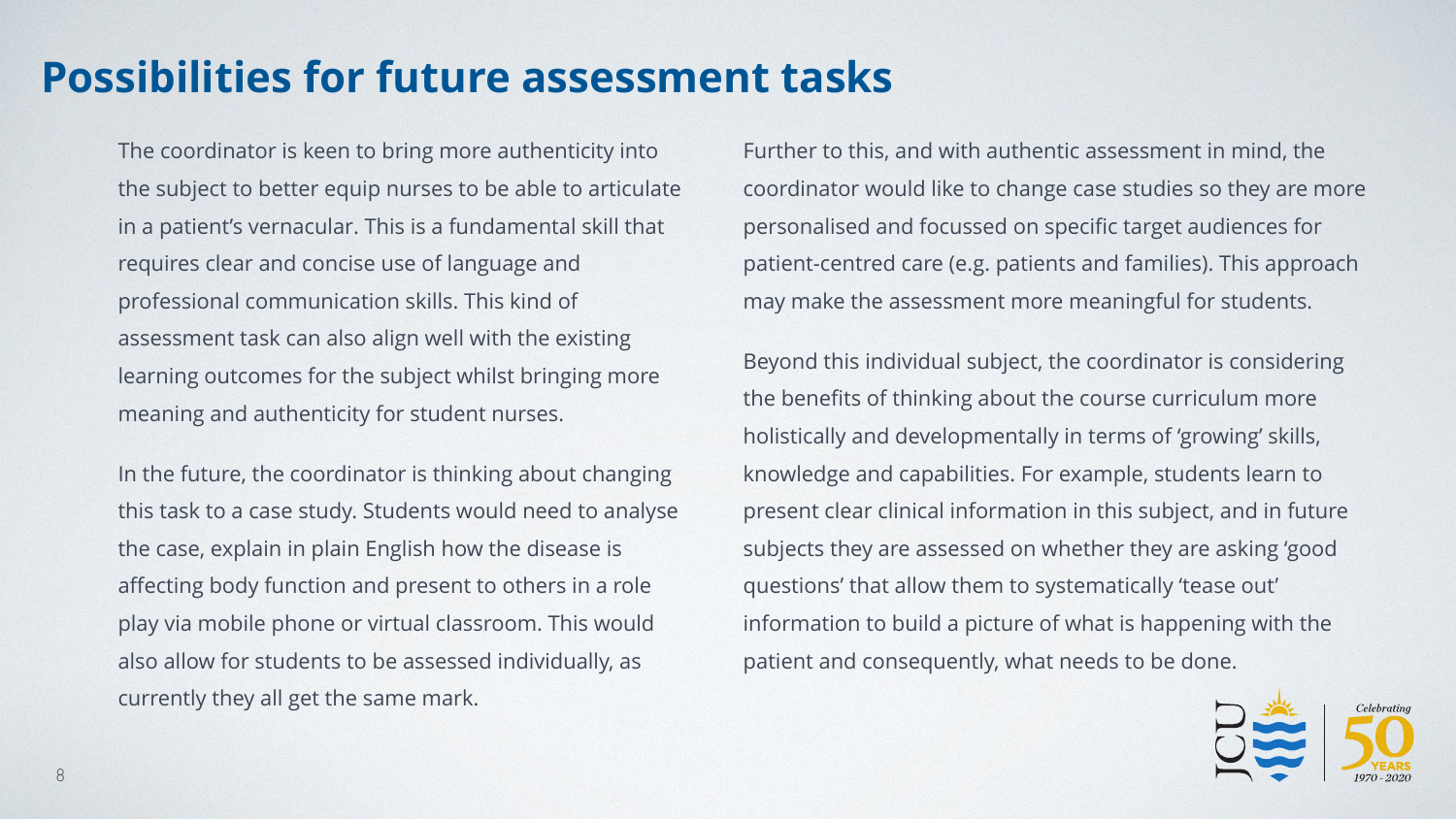#### **Technologies**

✦ Narrated PowerPoint (not on camera).



- ✦ Windows Movie Maker is used to design and produce multimedia presentations.
- ✦ A free open access video streaming platform (e.g. Vimeo, YouTube) is where students currently upload their multimedia presentation and send the link to the subject coordinator.